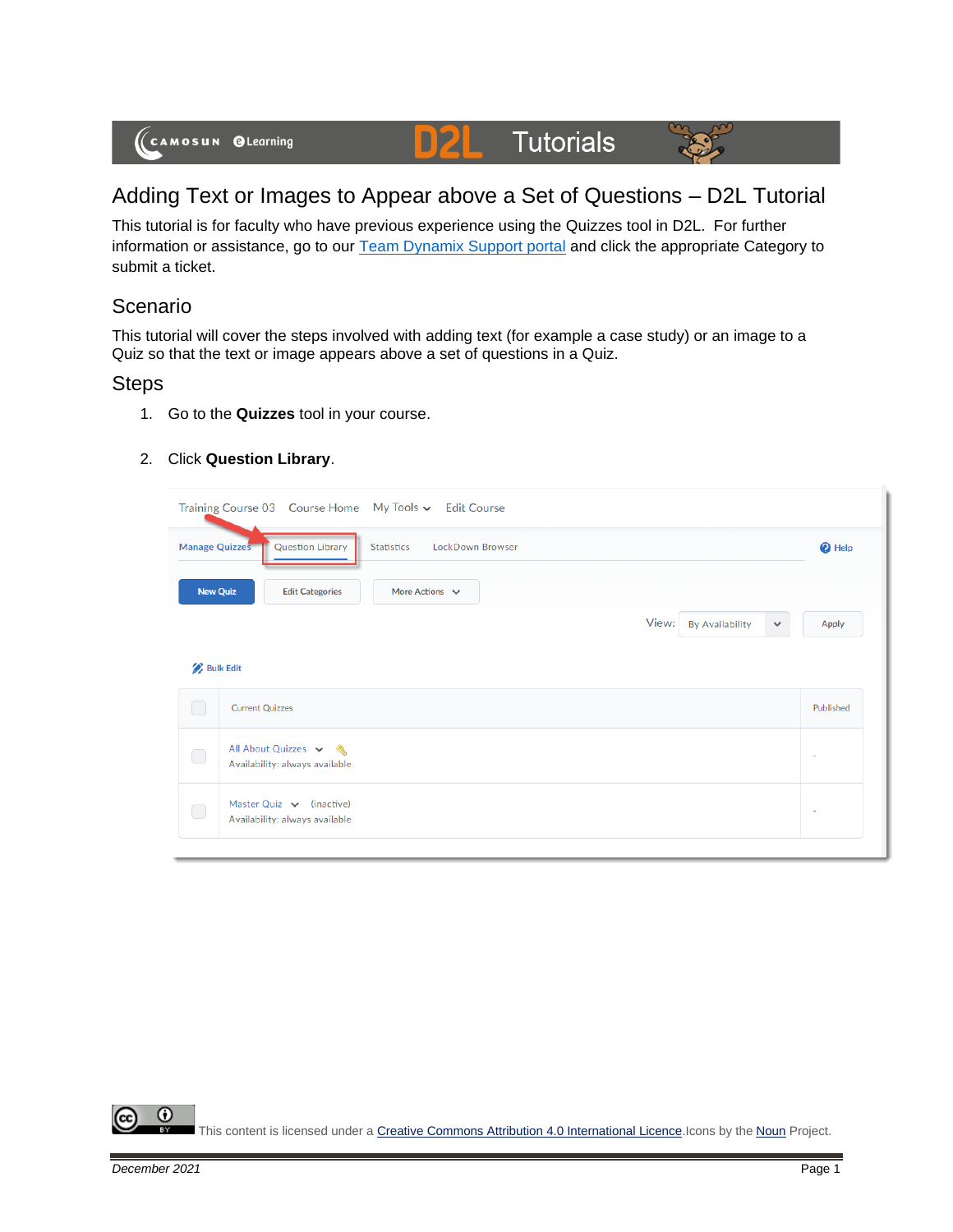3. Select a **Section** to add your Text or Image information to, or create a new section (for the purposes of this tutorial, we want to create a Case Study text that accompanies a set of questions in the Week 1 Quiz, so we will click the **Week 1** section to open it).

|                                                                  |                  | Training Course 03 Course Home My Tools v Edit Course                                    |           |        |                   |           |                               |
|------------------------------------------------------------------|------------------|------------------------------------------------------------------------------------------|-----------|--------|-------------------|-----------|-------------------------------|
| 日 Question<br>Library<br>Surveys<br>Self-                        | Question Library | Quizzes > Week 1<br>$\rightarrow$<br>$i$ Week 1                                          |           |        |                   |           | $\odot$ Help<br>Settings      |
| assessments<br><b>Quizzes</b><br>Week 1<br>Week 2<br>Ò<br>Week 3 | <b>B</b> Move    | New $\vee$<br>Import $\vee$<br>↑↓ Order<br><b>Delete</b><br>Edit Values                  |           |        |                   |           | <b>Done Editing Questions</b> |
|                                                                  |                  | Name (click question name to edit)                                                       | Type      | Points | <b>Difficulty</b> | Mandatory | <b>Last Modified</b>          |
|                                                                  |                  | I would like to make the quiz questions<br>9<br>and the answers available AFTER the Quiz | <b>SA</b> |        |                   |           | Aug 21, 2015 12:31 PM         |

4. Click **New** and select **Section**.

|                                                                                                                                       | Training Course 03 Course Home My Tools v Edit Course                                                            |                                                            |           |        |                   |           |                       |
|---------------------------------------------------------------------------------------------------------------------------------------|------------------------------------------------------------------------------------------------------------------|------------------------------------------------------------|-----------|--------|-------------------|-----------|-----------------------|
| 日 Question<br>Library<br>Surveys<br><sup>t</sup> Self-<br>assessments<br><b>Quizzes</b><br><b>Week 1</b><br><b>D</b> Week 2<br>Week 3 | <b>Nuestion Library &gt; Quizzes &gt; Week 1</b><br>Veek 1<br>New $\vee$<br>$\checkmark$<br>Section <sup>*</sup> | <b>O</b> Help<br>Settings<br><b>Done Editing Questions</b> |           |        |                   |           |                       |
|                                                                                                                                       | True or False Question (T/F)                                                                                     | Edit Values                                                |           |        |                   |           |                       |
|                                                                                                                                       | Multiple Choice Question (MC)                                                                                    | to edit)                                                   | Type      | Points | <b>Difficulty</b> | Mandatory | <b>Last Modified</b>  |
|                                                                                                                                       | Multi-Select Question (M-S)                                                                                      | iz questions                                               |           |        |                   |           |                       |
|                                                                                                                                       | Written Response Question (WR)                                                                                   | <b>ER the Quiz</b><br>Quizzing                             | <b>SA</b> | 1      | 1                 |           | Aug 21, 2015 12:31 PM |
|                                                                                                                                       | <b>Short Answer Question (SA)</b>                                                                                |                                                            |           |        |                   |           |                       |

 $\overline{0}$ (cc

This content is licensed under [a Creative Commons Attribution 4.0 International Licence.I](https://creativecommons.org/licenses/by/4.0/)cons by the [Noun](https://creativecommons.org/website-icons/) Project.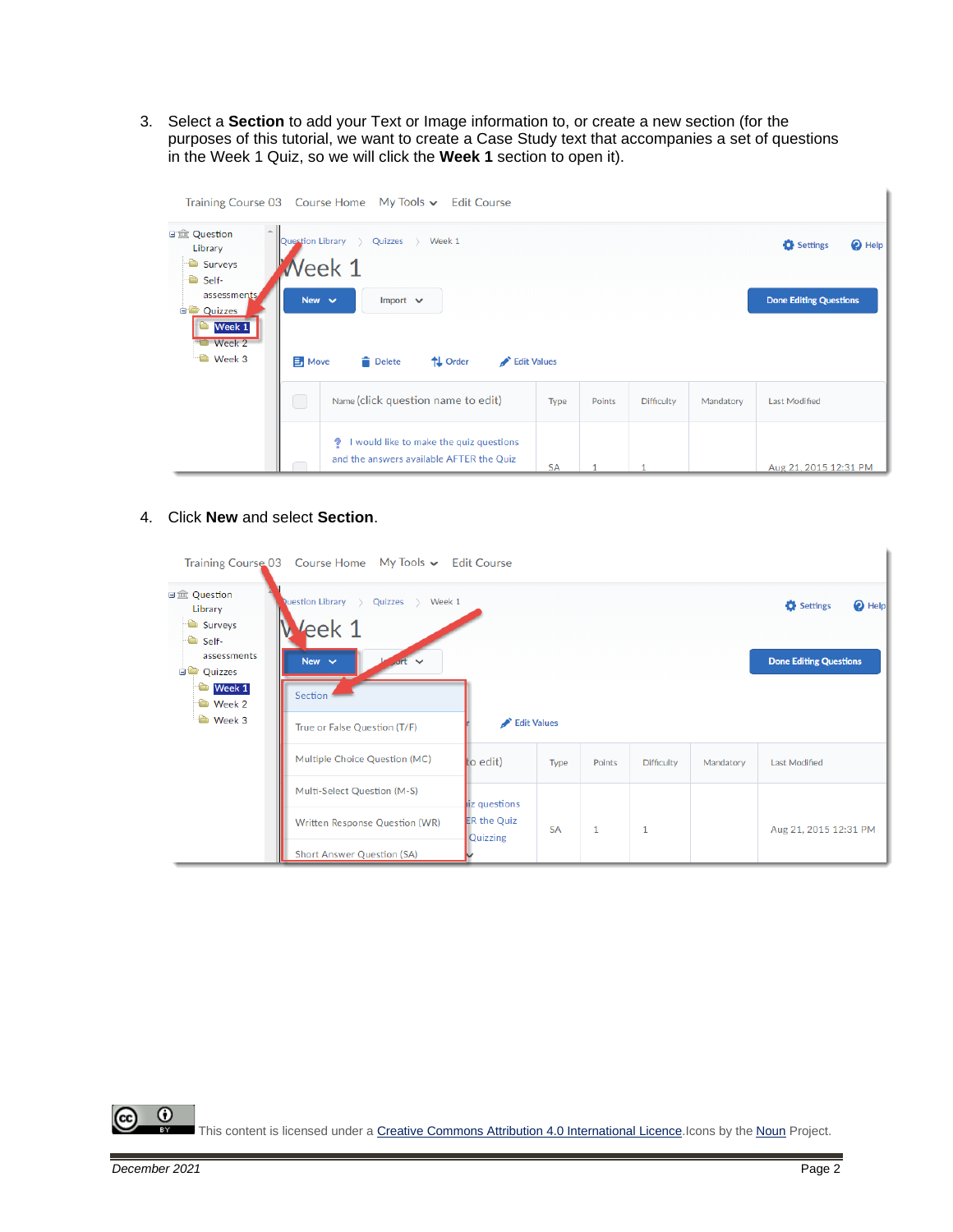5. Give your **Section** a **Title** and click **Hide Section Title from students** if you like (we will keep it unselected to show you want it looks like in a quiz). Add your text or image to the Section Text box. This is where your case study text would go, for example. If you would like all the questions in this section shuffled (so that each student sees the questions relating to the case study in a different order), click **Shuffle questions in this section**. Then click **Save**.



6. Click on the title of the Section you just created, and using the options under the **New** button, add your questions to it. Click **Done Editing Questions** when you have finished.

|                                                                                         | Training Course 03 Course Home My Tools ↓ Edit Course                                  |                                    |                    |                |                   |           | $\cdots$                      |
|-----------------------------------------------------------------------------------------|----------------------------------------------------------------------------------------|------------------------------------|--------------------|----------------|-------------------|-----------|-------------------------------|
| 日 <b>血</b> Ouestion<br>Library<br>Surveys<br>Self-                                      | Question Library > Quizzes > Week 1 > Case Study Week 1 Quiz<br>Case Study Week 1 Quiz |                                    |                    |                |                   |           | Settings<br><sup>2</sup> Held |
| assessments<br>$\bullet$<br><b>Nuizzes</b><br>leek <sub>1</sub><br>Case<br><b>Study</b> | Import $\vee$<br>New $\vee$<br>Section                                                 |                                    | <b>Edit Values</b> |                |                   |           | <b>Done Editing Questions</b> |
| Week 1<br>Quiz                                                                          | True or False Question (T/F)<br>Multiple Choice Question (MC)                          |                                    |                    |                |                   |           |                               |
| Week 2<br>Week 3                                                                        |                                                                                        | t <b>b</b> edit)                   | Type               | Points         | <b>Difficulty</b> | Mandatory | <b>Last Modified</b>          |
|                                                                                         | Multi-Select Question (M-S)                                                            | he quiz<br>able AFTER<br>ab of the |                    | 1              | 1                 |           |                               |
|                                                                                         | Written Response Question (WR)                                                         |                                    | <b>SA</b>          |                |                   |           | Aug 21, 2015 12:31 PM         |
|                                                                                         | <b>Short Answer Question (SA)</b>                                                      | $1b$ this? $\vee$                  |                    |                |                   |           |                               |
|                                                                                         | Multi-Short Answer Question (MSA)                                                      | select the                         |                    |                |                   |           |                               |
|                                                                                         | Fill in the Blanks Question (FIB)                                                      | available in                       | $M-S$              | $\overline{1}$ | $\mathbf{1}$      |           | Aug 21, 2015 12:31 PM         |
|                                                                                         | <b>Matching Question (MAT)</b>                                                         |                                    |                    |                |                   |           |                               |
|                                                                                         | <b>Ordering Question (ORD)</b>                                                         |                                    |                    |                |                   |           |                               |

⋒

This content is licensed under [a Creative Commons Attribution 4.0 International Licence.I](https://creativecommons.org/licenses/by/4.0/)cons by the [Noun](https://creativecommons.org/website-icons/) Project.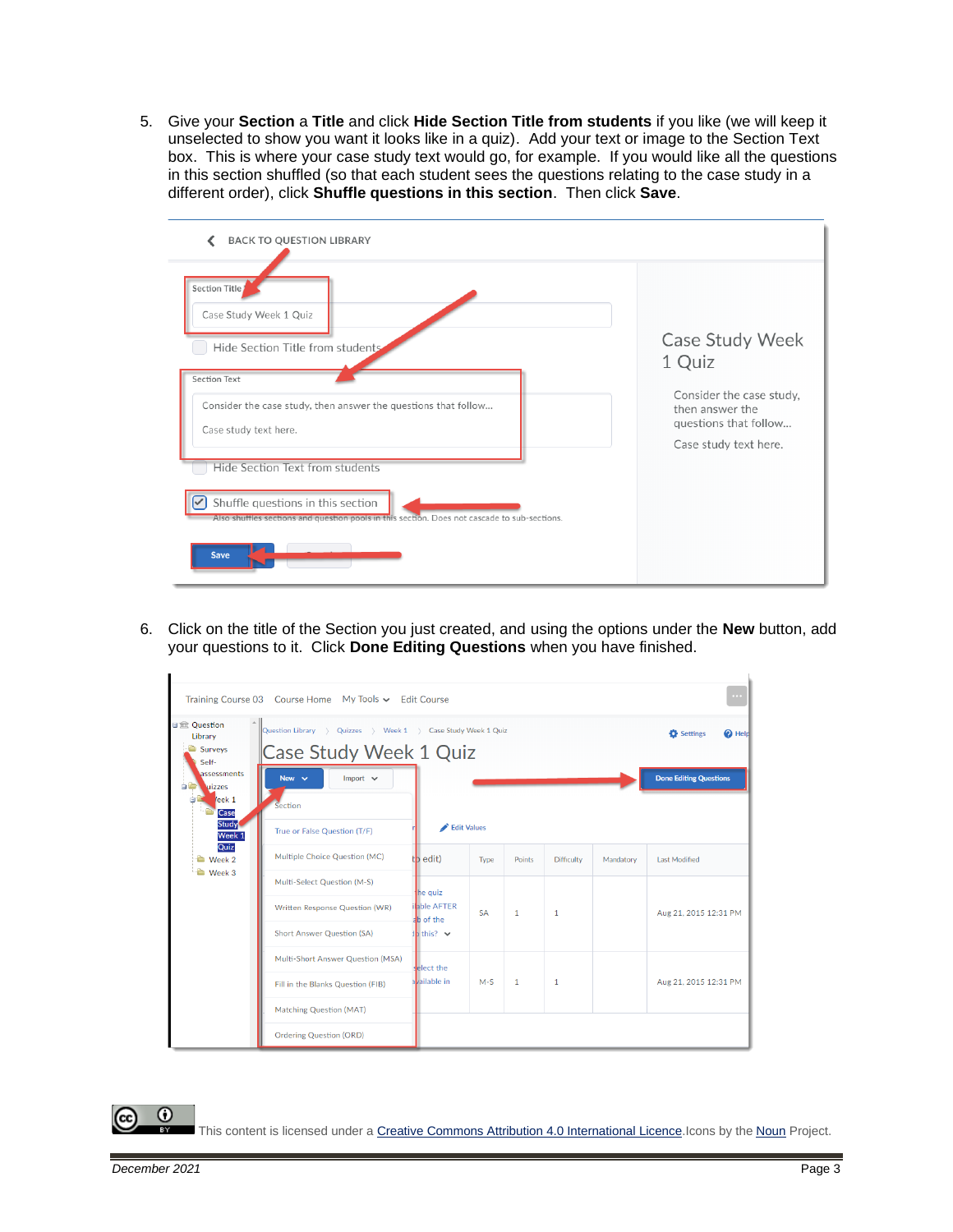7. Now, you can add your **Section** (along with your questions) to a **Quiz**. Click on the title of the quiz you want to add your **Section** to (or create a new **Quiz**).

|                                     |                                                                 | Training Course 03  Course Home  My Tools v  Edit Course       |  |
|-------------------------------------|-----------------------------------------------------------------|----------------------------------------------------------------|--|
|                                     |                                                                 | Manage Quizzes  Question Library  Statistics  LockDown Browser |  |
| <b>New Quiz</b>                     | <b>Edit Categories</b>                                          | More Actions $\vee$                                            |  |
| <b>Bulk Edit</b><br>Current C izzes |                                                                 |                                                                |  |
| in 1                                | All About Quizzes<br>Q<br><b>Availability: always available</b> |                                                                |  |
| ri i                                | Master Quiz $\vee$ (inactive)<br>Availability: always available |                                                                |  |

8. If you need to, give your **Quiz** a **Name**, then click **Add/Edit Questions**.

| <b>Properties</b>                                                                                     | Restrictions                                       | Assessment | Objectives |
|-------------------------------------------------------------------------------------------------------|----------------------------------------------------|------------|------------|
| General                                                                                               |                                                    |            |            |
| Name*                                                                                                 |                                                    |            |            |
| <b>All About Quizzes</b>                                                                              |                                                    |            |            |
| Catego<br>All as ignments<br><b>Quiz</b> Questions<br>This qui is empty.<br><b>Add/Edit Questions</b> | [add category] @<br>$\checkmark$                   |            |            |
|                                                                                                       |                                                    |            |            |
|                                                                                                       | Description / Introduction                         |            |            |
|                                                                                                       | $\triangleright$ Expand description / introduction |            |            |
|                                                                                                       | Page Header / Footer                               |            |            |
|                                                                                                       | $\triangleright$ Expand page header / footer       |            |            |
|                                                                                                       | <b>Optional Advanced Properties</b>                |            |            |
| <b>Save and Close</b>                                                                                 | Save                                               | Cancel     |            |

This content is licensed under [a Creative Commons Attribution 4.0 International Licence.I](https://creativecommons.org/licenses/by/4.0/)cons by the [Noun](https://creativecommons.org/website-icons/) Project.

 $\overline{0}$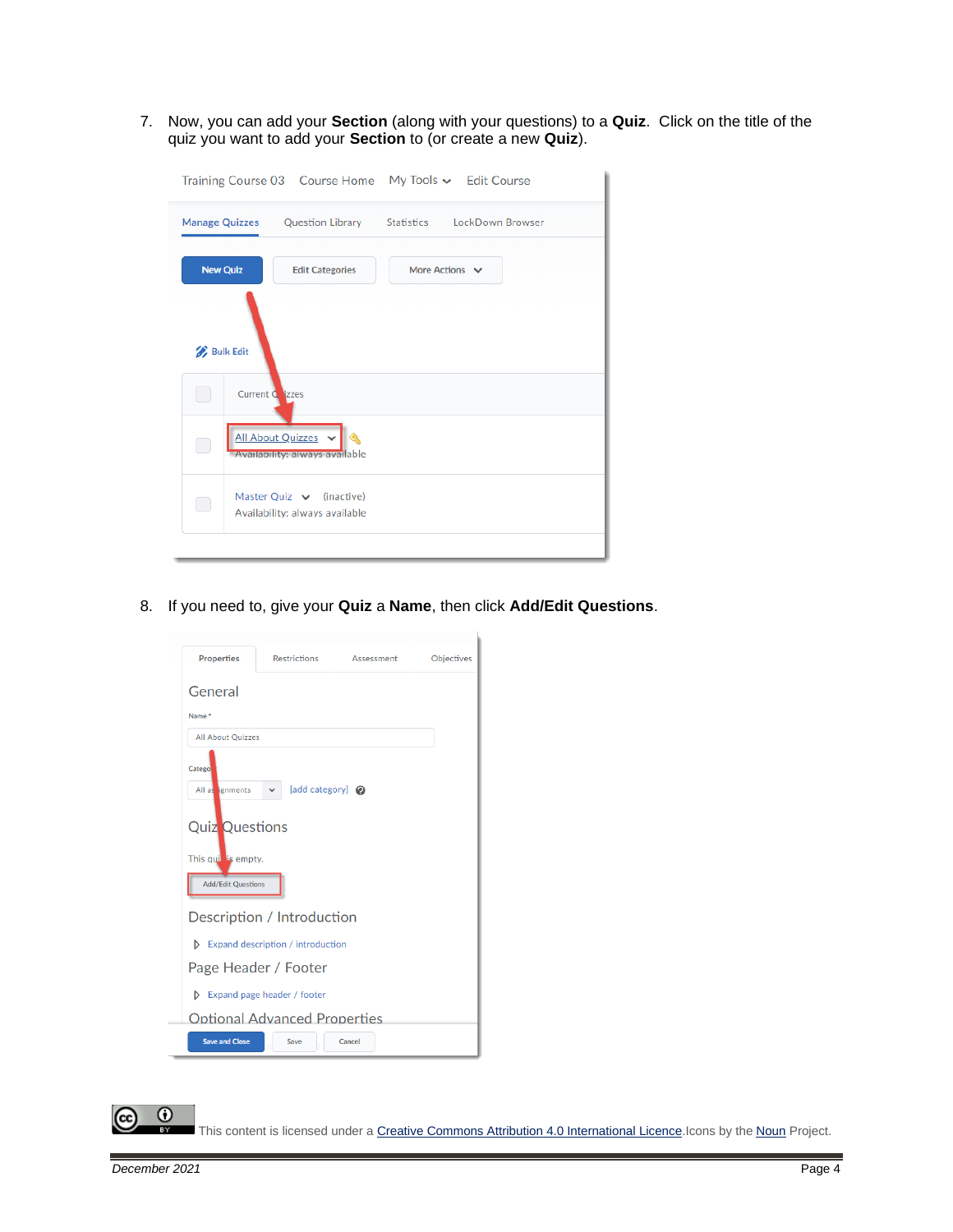9. Click **Import**, and select **Browse Question Library**.

| Training Course 03 Course Home My Tools v Edit Course                                                                                                                                                           |                                                                |
|-----------------------------------------------------------------------------------------------------------------------------------------------------------------------------------------------------------------|----------------------------------------------------------------|
| All About<br><b>All About Quizzes</b><br>Quizzes (<br>New $\vee$<br>Import $\vee$<br>Upload a File<br><b>Browse Question Library</b><br>There are currently no sections or questions contained in this section. | Settings<br><sup>2</sup> Help<br><b>Done Editing Questions</b> |

10. Find your Section – you may need to scroll down in the Browse Question Library window and click the down arrows next to Section titles to open them to find it. Click the select box next to your Section, and click **Add**.

|                      | Training Course 03 Course Home My Tools $\sim$ Edit Course |                                                                                                                  |
|----------------------|------------------------------------------------------------|------------------------------------------------------------------------------------------------------------------|
| All About<br>Quizzes | All About Quiz<br>New $\overline{\smile}$<br>Import $\vee$ | <b>Browse Question Library</b><br>$\times$                                                                       |
|                      | There are currently no sec                                 | Source: Question Library $\sim$<br>$S_{\bullet}$ rch question text $Q_{\bullet}$<br>Filter $\vee$<br>Sort $\sim$ |
|                      |                                                            | 3 items selected                                                                                                 |
|                      |                                                            | Week 1<br>Section                                                                                                |
|                      |                                                            | Case Study Week 1 Quiz<br>Ŋ<br>Section                                                                           |
|                      |                                                            | D<br>Week 2<br>Section                                                                                           |
|                      |                                                            | Add<br>Cancel                                                                                                    |

 $\odot$ (cc This content is licensed under [a Creative Commons Attribution 4.0 International Licence.I](https://creativecommons.org/licenses/by/4.0/)cons by the [Noun](https://creativecommons.org/website-icons/) Project.